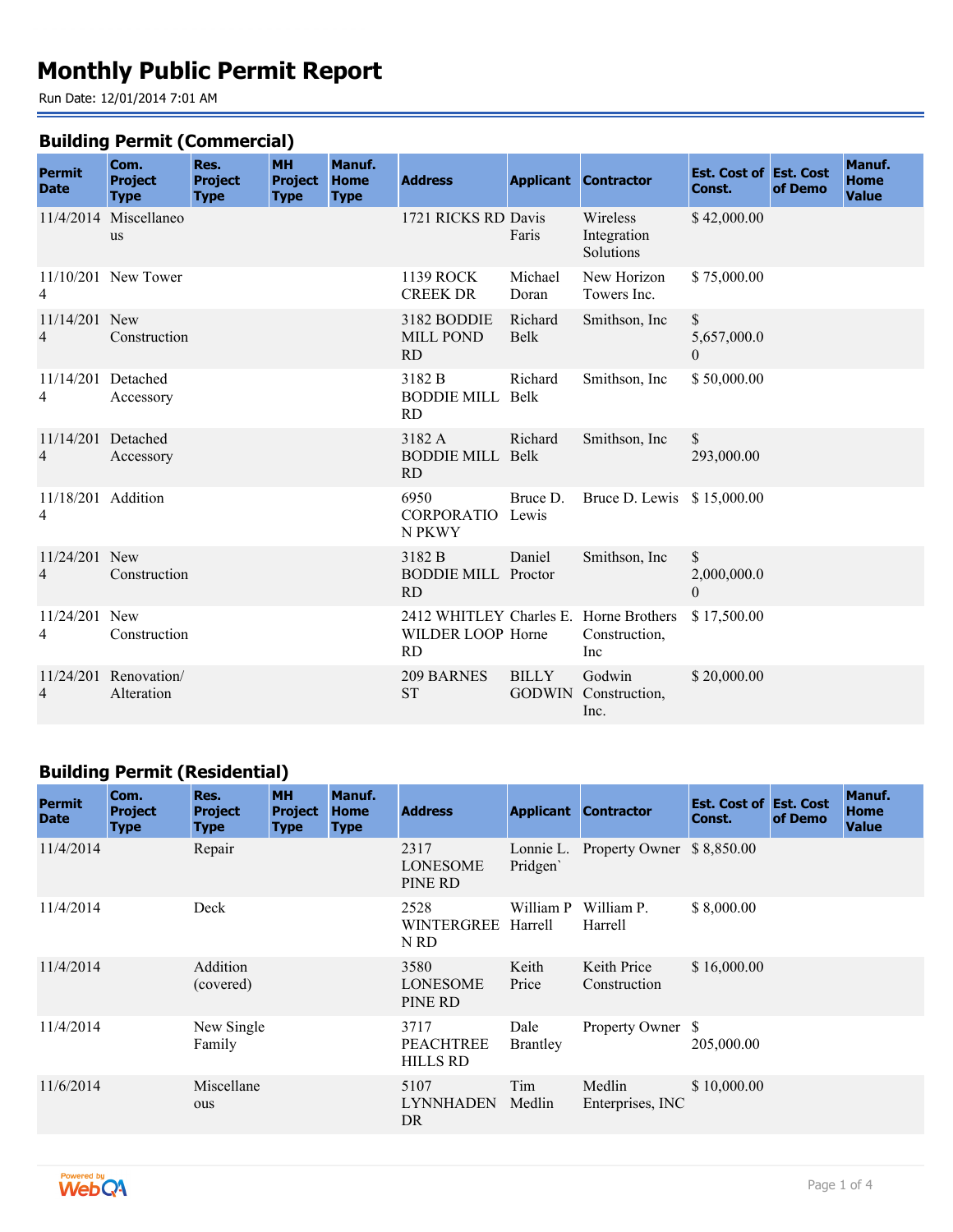# **Building Permit (Residential)**

| <b>Permit</b><br><b>Date</b>          | Com.<br><b>Project</b><br><b>Type</b> | Res.<br><b>Project</b><br><b>Type</b> | <b>MH</b><br><b>Project</b><br><b>Type</b> | Manuf.<br><b>Home</b><br><b>Type</b> | <b>Address</b>                          |                          | <b>Applicant Contractor</b>                        | <b>Est. Cost of Est. Cost</b><br>Const. | of Demo | Manuf.<br>Home<br><b>Value</b> |
|---------------------------------------|---------------------------------------|---------------------------------------|--------------------------------------------|--------------------------------------|-----------------------------------------|--------------------------|----------------------------------------------------|-----------------------------------------|---------|--------------------------------|
| 11/6/2014                             |                                       | Renovation<br>/Alteration             |                                            |                                      | 3697 JOYNER<br><b>RD</b>                | Faye<br>Vester<br>Dozier | Property Owner \$12,000.00                         |                                         |         |                                |
| 11/6/2014                             |                                       | New Single<br>Family                  |                                            |                                      | 7144<br><b>ELKHORN RD</b>               | John<br>e                | Four Seasons<br>Newcomb Contractors,<br><b>LLC</b> | \$<br>190,000.00                        |         |                                |
| 11/7/2014                             |                                       | Renovation<br>/Alteration             |                                            |                                      | 5210 BEND OF Jim Pope<br>THE RIVER RD   |                          | Jim Pope<br>Builder                                | \$3,425.00                              |         |                                |
| 11/7/2014                             |                                       | Moving<br><b>Building</b>             |                                            |                                      | 500<br><b>WOODFIELD</b><br>DR           | Angela<br>Richardso<br>n | Property Owner \$2,500.00                          |                                         |         |                                |
| 11/10/201<br>4                        |                                       | New Single<br>Family                  |                                            |                                      | 5264<br>SANDBRIDGE Holland<br><b>RD</b> | Dean                     | Dean A. Holland \$<br>Builders, Inc.               | 175,000.00                              |         |                                |
| 11/10/201<br>$\overline{4}$           |                                       | Renovation<br>/Alteration             |                                            |                                      | <b>5829 BAKER</b><br>LN                 | Michael<br>Gira          | Property Owner \$5,700.00                          |                                         |         |                                |
| 11/14/201<br>$\overline{4}$           |                                       | New Single<br>Family                  |                                            |                                      | 8913 SURREY<br><b>TOP RD</b>            | Edward<br>Cozart         | Cozart<br>Company, Inc.                            | \$<br>150,000.00                        |         |                                |
| 11/17/201<br>$\overline{\mathcal{A}}$ |                                       | Addition<br>(covered)                 |                                            |                                      | 11931 OLD<br><b>BAILEY HWY</b>          | Greg<br>Sheridan         | Aluminum<br>Company of<br>N.C., LLC                | \$6,000.00                              |         |                                |
| 11/17/201<br>4                        |                                       | Open<br>Shelter<br>Detached           |                                            |                                      | 5133<br><b>PLANTATION</b><br>DR         | Michael<br>Tisdale       | Carolina<br>Carports Inc                           | \$12,000.00                             |         |                                |
| 11/17/201<br>$\overline{4}$           |                                       | New Single<br>Family                  |                                            |                                      | 11771 S NC 231 Derrick                  | <b>Bissette</b>          | Property Owner \$10,000.00                         |                                         |         |                                |
| 11/17/201<br>$\overline{4}$           |                                       | New Single<br>Family                  |                                            |                                      | 4935<br><b>ELKHORN CT</b>               | John<br>Newcomb<br>e     | Four Seasons<br>Contractors,<br><b>LLC</b>         | \$<br>190,000.00                        |         |                                |
| 11/17/201<br>4                        |                                       | New Single<br>Family                  |                                            |                                      | 5116<br><b>BAYWOOD CT Anthony</b>       | Joe                      | Four Seasons<br>Contractors,<br>LLC                | $\mathbb{S}$<br>199,000.00              |         |                                |
| 11/17/201<br>4                        |                                       | Detached<br>Accessory                 |                                            |                                      | 704<br><b>PRESTWICK</b><br>DR           | Travis<br>Finch          | Travis Finch                                       | \$25,000.00                             |         |                                |
| 11/17/201<br>4                        |                                       | Addition<br>(covered)                 |                                            |                                      | 2709 GREEN<br><b>RD</b>                 |                          | Alan Stone Glenn Alan<br>Stone                     | \$19,500.00                             |         |                                |
| 11/18/201<br>$\overline{4}$           |                                       | Addition<br>(covered)                 |                                            |                                      | 10447 SMITH<br>RD                       | Wayne<br><b>Bryant</b>   | Property Owner \$8,500.00                          |                                         |         |                                |
| 11/18/201<br>$\overline{4}$           |                                       | Detached<br>Accessory                 |                                            |                                      | 2573 ROCKY<br><b>CROSS RD</b>           | David<br>Eckler          | Property Owner \$3,700.00                          |                                         |         |                                |
| 11/18/201<br>4                        |                                       | New<br>Duplex                         |                                            |                                      | 311 AUBREI<br><b>CT</b>                 | Morris<br>Hurt           | Hurt Enterprises \$65,000.00<br><b>LLC</b>         |                                         |         |                                |
| 11/18/201<br>$\overline{4}$           |                                       | New<br>Duplex                         |                                            |                                      | 313 AUBREI<br>${\cal C}{\cal T}$        | Morris<br>Hurt           | Hurt Enterprises \$65,000.00<br><b>LLC</b>         |                                         |         |                                |
| 11/18/201<br>4                        |                                       | New Single<br>Family                  |                                            |                                      | 116 VILLAGE<br>LN                       | Todd<br><b>Spikes</b>    | <b>Todd Spikes</b>                                 | \$58,000.00                             |         |                                |

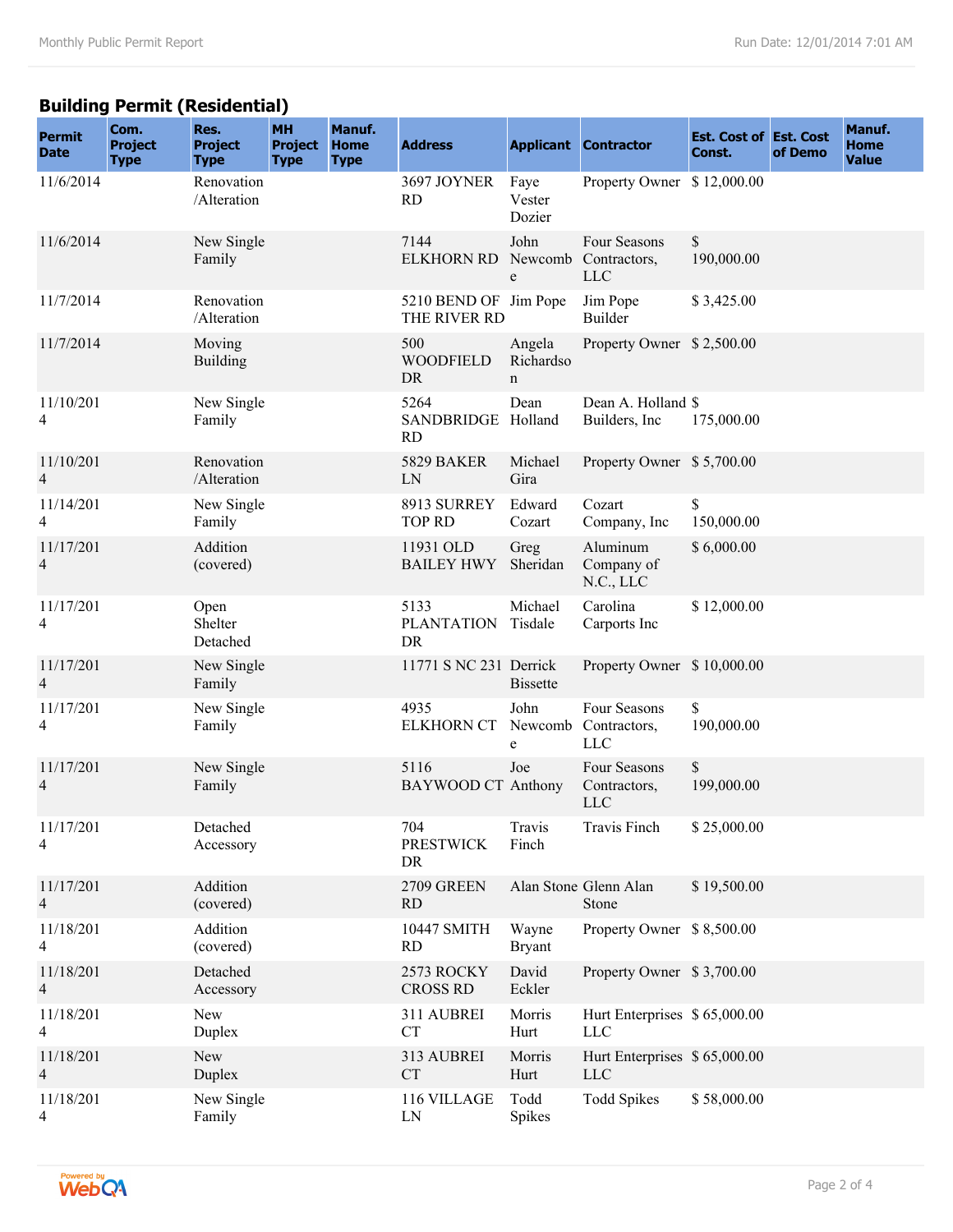# **Building Permit (Residential)**

| <b>Permit</b><br><b>Date</b> | Com.<br><b>Project</b><br><b>Type</b> | Res.<br><b>Project</b><br><b>Type</b> | <b>MH</b><br><b>Project</b><br><b>Type</b> | Manuf.<br>Home<br><b>Type</b> | <b>Address</b>                            |                      | <b>Applicant Contractor</b>                | <b>Est. Cost of Est. Cost</b><br>Const. | of Demo | Manuf.<br><b>Home</b><br><b>Value</b> |
|------------------------------|---------------------------------------|---------------------------------------|--------------------------------------------|-------------------------------|-------------------------------------------|----------------------|--------------------------------------------|-----------------------------------------|---------|---------------------------------------|
| 11/18/201<br>4               |                                       | New Single<br>Family                  |                                            |                               | 201 VILLAGE<br>LN                         | Todd<br>Spikes       | <b>Todd Spikes</b>                         | \$58,000.00                             |         |                                       |
| 11/19/201<br>4               |                                       | New Single<br>Family                  |                                            |                               | 2702<br><b>SHERROD RD</b>                 | Jeff<br>Benson       | Kingsmill<br>Construction<br>Inc.          | \$<br>130,000.00                        |         |                                       |
| 11/20/201<br>4               |                                       | Miscellane<br>ous                     |                                            |                               | 3468<br>VALLEVERDE Uptegraft<br><b>RD</b> | Kelsi                | THD At-Home<br>Services, Inc.              | \$4,522.00                              |         |                                       |
| 11/21/201<br>4               |                                       | Addition<br>(covered)                 |                                            |                               | 9367 STONEY<br>HILL CHURCH M.<br>RD.      | William<br>Daugherty | Property Owner \$72,500.00                 |                                         |         |                                       |
| 11/21/201<br>4               |                                       | New Single<br>Family                  |                                            |                               | 2594<br><b>BRANDYMILL Newcomb</b><br>DR   | John<br>e            | Four Seasons<br>Contractors,<br><b>LLC</b> | \$<br>190,000.00                        |         |                                       |
| 11/25/201<br>4               |                                       | Miscellane<br>ous                     |                                            |                               | 4782<br><b>COUNTRY LN</b>                 | Sharon<br>Greer      | B & M Roofing \$8,200.00<br>Contractors    |                                         |         |                                       |
| 11/25/201<br>4               |                                       | New Single<br>Family                  |                                            |                               | 12646<br><b>SANFORD ST</b>                |                      | Tony Toro ValueBuild<br>Homes              | \$<br>135,000.00                        |         |                                       |
| 11/25/201<br>4               |                                       | New Single<br>Family                  |                                            |                               | 405 N PINE ST                             | Erader<br>Mills Jr   | Erader Mills                               | \$67,000.00                             |         |                                       |

### **Demolition**

| <b>Permit</b><br><b>Date</b> | Com.<br><b>Project</b><br><b>Type</b> | Res.<br><b>Project</b><br><b>Type</b> | <b>MH</b><br><b>Project</b><br><b>Type</b> | Manuf.<br>Home<br><b>Type</b> | <b>Address</b>                     |        | <b>Applicant Contractor</b>        | <b>Est. Cost of Est. Cost</b><br>Const. | of Demo    | Manuf.<br><b>Home</b><br><b>Value</b> |
|------------------------------|---------------------------------------|---------------------------------------|--------------------------------------------|-------------------------------|------------------------------------|--------|------------------------------------|-----------------------------------------|------------|---------------------------------------|
| 11/4/2014                    |                                       |                                       |                                            |                               | 5332<br><b>TAYLORS GIN Bulluck</b> | Jerry  | Jerry Bulluck<br>Construction Inc. |                                         | \$3,000.00 |                                       |
| 11/12/201<br>$\overline{4}$  |                                       |                                       |                                            |                               | 9445 MIDWAY James<br>RD.           | Glover | Property Owner                     |                                         | \$500.00   |                                       |

### **Manufactured Home Permit**

| <b>Permit</b><br><b>Date</b> | Com.<br><b>Project</b><br><b>Type</b> | Res.<br><b>Project</b><br><b>Type</b> | <b>MH</b><br><b>Project</b><br><b>Type</b> | Manuf.<br>Home<br><b>Type</b>     | <b>Address</b>                                   |                         | <b>Applicant Contractor</b>           | <b>Est. Cost of Est. Cost</b><br>Const. | of Demo | Manuf.<br><b>Home</b><br><b>Value</b> |
|------------------------------|---------------------------------------|---------------------------------------|--------------------------------------------|-----------------------------------|--------------------------------------------------|-------------------------|---------------------------------------|-----------------------------------------|---------|---------------------------------------|
| 11/3/2014                    |                                       |                                       | <b>HUD</b>                                 | Multi-<br>Sectional               | 12734 S NC 231 Danny                             | Lewis                   | Eatmon Mobile<br>Home Movers          |                                         |         | \$30,000.00                           |
| 11/4/2014                    |                                       |                                       |                                            | Modular                           | Modular Off-Frame 3382 E OLD<br><b>SPRING RD</b> | Wanda<br>Rudd           | Franks Home<br>Place                  |                                         |         | S<br>180,762.00                       |
| 11/6/2014                    |                                       |                                       | <b>HUD</b>                                 | e                                 | Singlewid 1667 WILEY<br>RD.                      | Allie<br><b>Sanders</b> | Jackie Waddell<br>M.Hm. Movers        |                                         |         | \$2,500.00                            |
| 11/14/201<br>4               |                                       |                                       |                                            | Modular Off-Frame 4389<br>Modular | <b>WINSTEAD</b><br><b>STORE RD</b>               | Tony<br>Joyner          | <b>Clayton Homes</b><br>(Rocky Mount) |                                         |         | \$<br>130,000.00                      |
| 11/18/201<br>$\overline{4}$  |                                       |                                       | <b>HUD</b>                                 | Multi-<br>Sectional               | 4041 WIGGINS Chris<br>RD.                        | Walker                  | <b>Martin Movers</b>                  |                                         |         | \$86,000.00                           |
| 11/21/201<br>4               |                                       |                                       |                                            | Modular                           | Modular Off-Frame 11332 RED<br><b>OAK RD</b>     | Frank<br><b>Brown</b>   | <b>Franks Home</b><br>Place           |                                         |         | \$<br>135,000.00                      |